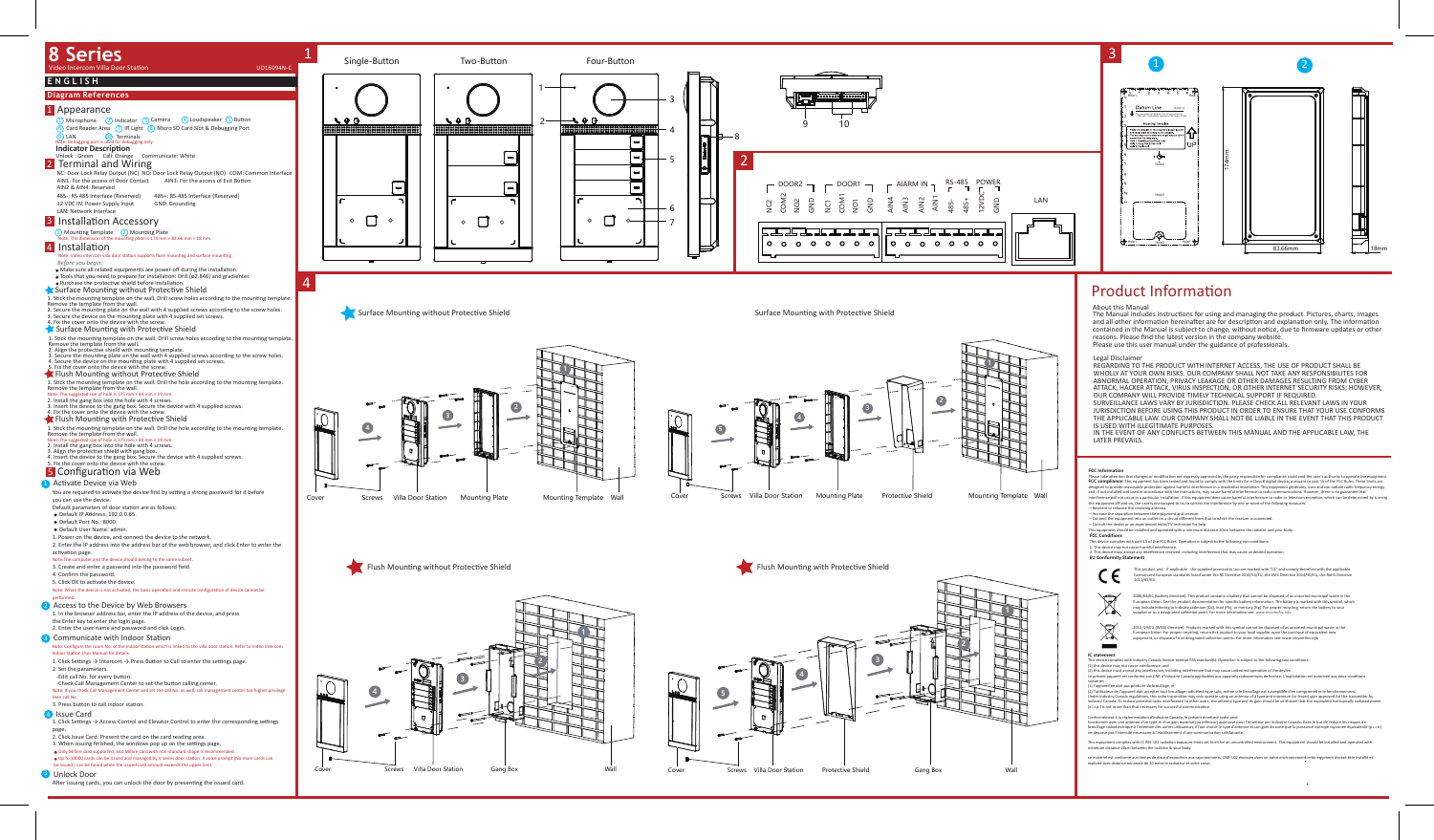#### **Références du schéma**

### 1 Apparence

Microphone (2) Indicateur (3) Caméra  $\overline{9}$ LAN 6 LAN (10) Bornes  $\overline{\mathcal{O}}$  Zone du lecteur de carte  $\overline{\mathcal{O}}$  Éclairage IR **Touche** marque : le port de débogage sert un

Description de l'indicateur Déverrouillage : vert

### **FRANÇAIS**

- *Avant de commencer :* • Assurez-vous que tous les équipements associés sont hors tension lors de l'installation.
- Préparez les outils nécessaires à l'installation : Perceuse (ø2,846) et gradienteur.<br>• Achetez l'écran de protection avant l'installation.

- Montage en surface sans écran de protection 1. Collez le gabarit de perçage au mur. Percez des trous de vis conformément au gabarit de perçage. Retirez le<br>gabarit du mur.
- 
- 2. Fixez la plaque de montage au mur avec les 4 vis fournies à travers les trous prévus à cet effet. 3. Fixez l'appareil sur la plaque de montage avec les 4 vis de blocage fournies. 4. Fixez le capot sur l'appareil à l'aide de la vis.

### Montage en surface avec écran de protection

Montage encastré sans écran de protection<br>1. Collez le gabarit de perçage au mur. Percez le trou conformément au gabarit de perçage. Retirez le gabarit .. Collez le gabarit de perçage au mur. Percez le trou c du mur. Remarque : La taille suggérée du trou est de 175 mm × 84 mm × 19 mm.

#### 2. Installez le boîtier sur le trou.

3. Insérez l'appareil dans le boîtier. Fixez l'appareil à l'aide des 4 vis fournies. 4. Fixez le capot sur l'appareil à l'aide de la vis.

#### Montage encastré avec écran de protection

3. Alignez l'écran de protection avec le boîtier.<br>4. Insérez l'appareil dans le boîtier. Fixez l'appareil à l'aide des 4 vis fournies. 5. Fixez le capot sur l'appareil à l'aide de la vis.

### 5 Configuration via le Web

- <sup>1</sup> Activation de l'appareil via le Web
- Avant de pouvoir utiliser l'appareil, vous devez d'abord activer celui-ci en définissant un mot de passe fort.<br>Les paramètres par défaut de la station de porte sont les suivants :
- Adresse IP par défaut : 192.0.0.65.
- 
- N° de port par défaut : 8000. Nom d'u�lisateur par défaut : admin.
- 1. Allumez l'appareil et connectez-le au réseau.
- 2. Saisissez l'adresse IP dans la barre d'adresse du navigateur web, puis cliquez sur Entrée pour accéder à la page d'activation.<br>Remarque : l'ordinateur et l'appareil doivent se trouver sur le même sous-réseau.

- 1. Collez le gabarit de perçage au mur. Percez des trous de vis conformément au gabarit de perçage. Re�rez le
- gabarit du mur.
- 2. Alignez l'écran de protec�on avec le gabarit de perçage. 3. Fixez la plaque de montage au mur avec les 4 vis fournies à travers les trous prévus à cet effet.
- 4. Fixez l'appareil sur la plaque de montage avec les 4 vis de blocage fournies. 5. Fixez le capot sur l'appareil à l'aide de la vis.

1. Collez le gabarit de perçage au mur. Percez le trou conformément au gabarit de perçage. Re�rez le gabarit du mur. Remarque : La taille suggérée du trou est de 175 mm × 84 mm × 19 mm.

#### 2. Installez le boîtier sur le trou.

3. Créez et saisissez un mot de passe dans le champ prévu à cet effet. 4. Confirmez le mot de passe.

5. Cliquez sur OK pour ac�ver l'appareil.

peuvent pas être effectués.

#### 2) Accès à l'appareil via un navigateur web

- 1. Fixe o gabarito de montagem na parede. Faça os furos dos parafusos na parede de acordo com o gabarito de montagem. Re�re o gabarito da parede. 2. Prenda a placa de montagem na parede com os 4 parafusos fornecidos de acordo com os furos. 3. Prenda o disposi�vo na placa de montagem com os 4 parafusos de fixação fornecidos.
- 4. Fixe a tampa no dispositivo com o parafuso. **Montagem de superfície com capa de proteção**
- 1. Fixe o gabarito de montagem na parede. Faça os furos dos parafusos na parede de acordo com o gabarito de montagem. Re�re o gabarito da parede. 2. Alinhe a capa de proteção com o gabarito de montagem. 3. Prenda a placa de montagem na parede com os 4 parafusos fornecidos de acordo com os furos.
- 4. Prenda o dispositivo na placa de montagem com os 4 parafusos de fixação fornecidos. 5. Fixe a tampa no disposi�vo com o parafuso.
- Montagem embutida sem capa de proteção<br>1. Fixe o gabarito de montagem na parede. Faça a cavidade na parede de acordo com o gabarito de 1. Fixe o gabarito de montagem na parede. Faça a cavidade na parede de acordo com o gabarito de<br>montagem. Retire o gabarito da parede.<br>Observação: o tamanho sugerido da cavidade é de 175 × 84 × 19 mm.
- 2. Instale a caixa de embu�r na cavidade. 3. Insira o dispositivo na caixa de embutir. Prenda o dispositivo com os 4 parafusos fornecidos.
- 4. Fixe a tampa no disposi�vo com o parafuso. Montagem embu�da com capa de proteção
- 1. Fixe o gabarito de montagem na parede. Faça a cavidade na parede de acordo com o gabarito de<br>montagem. Retire o gabarito da parede.<br>Observação: o tamanho sugerido da cavidade é de 175 × 84 × 19 mm.
- 
- 2. Instale a caixa de embu�r na cavidade. 3. Alinhe a capa de proteção com a caixa de embutir.<br>4. Insira o dispositivo na caixa de embutir. Prenda o dispositivo com os 4 parafusos fornecidos. 5. Fixe a tampa no dispositivo com o parafuso.

### 5 Configuração pela web

1. Dans la barre d'adresse du navigateur, saisissez l'adresse IP de l'appareil, puis appuyez sur la touche Entrée pour accéder à la page de connexion. 2. Saisissez le nom d'u�lisateur et le mot de passe, puis cliquez sur Connexion.

ement de base et la configuration à distance de l'app

### **3** Communiquer avec la station intérieure

- 
- Remarque : configurez le numéro de pièce de la station intérieure qui est liée à la station de porte de villa. Consultez le<br>manuel de l'utilisateur de la station intérieure à interphone vidéo pour plus de détails. 1. Cliquez sur Paramètres → Interphone → Appuyer sur le bouton pour appeler pour accéder à la page des
- paramètres. 2. Réglez les paramètres.
- Modifiez le numéro d'appel pour chaque bouton.
- Cochez la case Appeler le centre de gestion pour définir le bouton permettant d'appeler le centre.<br>Remarque : si vous cochez la case Appeler le centre de gestion et définiseze également le numéro d'appel, l'appel du<br>cent

#### 3. Appuyez sur le bouton pour appeler la station intérieure.

- 4 Émettre une carte
- 1. Cliquez sur Paramètres → Contrôle d'accès et contrôle de l'ascenseur pour accéder à la page des paramètres.<br>2. Cliquez sur Émettre carte. Présentez la carte dans la zone de lecture de carte.
- 3. Lorsque l'émission est terminée, la fenêtre affiche la page des paramètres.
- Seules les cartes Mifare sont prises en charge, et une carte Mifare de forme non standard est conseillée.<br>• Jusqu'à 10000 cartes peuvent être émises et gérées par la station de porte de série V. Une invite vocale (« aucu

#### 5 Déverrouiller la porte

 $\overline{\phantom{a}}$  and the carte avoir  $\overline{\phantom{a}}$  por text déverrouiller la porte en présentant la carte én présentant la carte én

- 1 Ativar o dispositivo pela web
- Antes de poder usar o dispositivo, é necessário primeiro ativá-lo com a definição de uma senha forte para ele.<br>Os parâmetros padrão da estação de porta são os seguintes: • Endereço IP padrão: 192.0.0.65.
- N.º de porta padrão: 8000.
- Nome de usuário padrão: admin. 1. Ligue o disposi�vo e conecte-o à rede.
- 2. Digite o endereço IP na barra de endereços do navegador da web e pressione Enter para entrar na página
- de ativação.<br>Observação: o computador e o dispositivo devem estar conectados à mesma sub-rede.
- 3. Crie e digite uma senha no campo de senha. 4. Confirme a senha.
- 5. Clique em OK para a�var o disposi�vo.
- or<br>vado, tanto a operação básica como a configuração remota do dispositivo não poderão ser executadas.

#### 2) Acesso ao dispositivo por navegadores da web

- Observação: configure o número do local da estação interna que está vinculada à estação de porta villa. Consulte o Manual do Usuário da Estação Interna de Intercomunicação por Vídeo para mais detalhes. 1. Clique em "Configurações → Intercom. → Press. botão para chamar" para entrar na página de configurações.
- 2. Defina os parâmetros. Edite o n.º a chamar para todos os botões.
- Marque "Chamar central de gerenciamento" para definir o botão da central de atendimento.<br>Observação: se você marcar "Chamar central de gerenciamento" e também definir o n.º a chamar, "Chamar central de gerenciamento" (pr

1. Clique em "Configurações → Controle de acesso e controle de elevadores" para entrar na página de<br>- configuração correspondente.<br>2. Clique em "Emitir cartão". Aproxime o cartão da área de leitura de cartões.

3. Quando a emissão for concluída, janelas serão exibidas na página de configuração.<br>• Apenas o cartão Mífare é suportado. É recomendado o uso de cartões Mífare com formato não padrão.<br>• Até 10000 cartões podem ser emitido

.<br>Após dos cartões, você poderá usá-los para desbloquear a porta.

4 Emitir cartão

**5** Desbloquear porta

### 2 Borne et câblage

NF : sortie du relais de verrou de porte (NF NO : sor�e du relais de verrou de porte (NO) COM : interface commune AIN1 : pour l'accès au contact de porte AIN2 & AIN4 : réservé AIN3 : pour l'accès au bouton de sortie

### 3 Accessoire d'installation

1) Gabarit de montage  $(2)$  Plaque de fixation<br>Remarque : les dimensions de la plaque de montage sont 174 mm × 83,66 mm × 18 mm.

### 4 Installation

ue : la station de porte de villa à interphone vidéo prend en charge le montage encastré et le montage en surface

485- : interface RS-485 (réservé) 485+ : interface RS-485 (réservé) Entrée 12 V CC : entrée d'alimenta�on électrique

GND : mise à la terre LAN : interface réseau

Alto-falante Luz IR (8) Slot de cartão Micro SD<br>e porta de depuração

Haut-parleur <sup>(8)</sup> Fente pour carte microSD et port de débogage

Microfone (2) Indicador (3) Câmera  $\overline{9}$ LAN 6 Área do leitor de cartão 7 LAN (10) Terminais 5 Botão

#### rvação: a porta de depuração é usada a

Descrição do indicador<br>Desbloquear: verde Chamar: laranja Comunicar-se: branco

### **Referências do diagrama**

• Asegúrese de que todos los equipos relacionados estén apagados durante la instalación. • Herramientas que necesita para la instalación: Taladro (ø2,846) y nivel. • Adquiera la chapa protectora antes de la instalación. **Montaje en superficie sin chapa protectora** 

1 Plantilla de montaje 2 Placa de montaje

1 Micrófono (2 Indicador 13 Cámara

 $\overline{a}$ Área del lector de tarjetas  $\overline{a}$  Luz IR

n las dimensiones de la placa de montaje son de 174 mm × 83,66 mm × 18 mm.

### **PORTUGUÊS**

### Apresentação 1

### Acessórios de instalação 3

1) Gabarito de montagem 2 placa de montagem (2) Placa de montagem<br>Observação: medidas da placa de montagem: 174 × 83,66 × 18 mm.

# 4 Instalação

Observação: a estação de porta villa de intercomunicação por vídeo permite montagens embu�das e de super�cie.

2. Sujete la placa de montaje en la pared colocando los 4 tornillos incluidos en sus agujeros corres 3. Sujete el disposi�vo en la placa de montaje con los 4 tornillos de presión incluidos.

*Antes de você começar:* • Garanta que todos os equipamentos relacionados estejam desligados durante a instalação. • Ferramentas que você precisa para a instalação: Broca (ø 2,846 mm) e nível. • Adquira a capa de proteção antes da instalação.

### Montagem de superfície sem capa de proteção

• Dirección IP predeterminada: 192.0.0.65. • N.º de puerto predeterminado: 8000. • Nombre de usuario predeterminado: admin. 1. Encienda el dispositivo y conéctelo a la red.

5. Haga clic en OK para activar el dispositivo.

**3** Comunicarse con la estación interior

6 LAN (10) Terminales

5 Botón vota: el puerto de de

4 Instalación

• Achten Sie darauf, dass alle relevanten Geräte während der Montage ausgeschaltet sind. • Werkzeuge, die Sie für die Montage vorbereiten müssen: Bohrer (Ø 2,846) und Wasserwaage.<br>• Kaufen Sie die Schutzabdeckung vor der Installation.

1. Digite o endereço IP do disposi�vo na barra de endereços do navegador e pressione Enter para entrar na página de acesso. 2. Digite o nome de usuário e a senha e clique em Acessar.

### **3** Comunicação com a estação interna

1. Kleben Sie die Montageschablone an die Wand. Bohren Sie Schraubenlöcher entsprechend der<br> Montageschablone. Entfernen Sie die Schablone von der Wand.<br>2. Richten Sie die Schutzabdeckung mit der Montageschablone aus. 3. Befes�gen Sie die Montagepla�e entsprechend den Schraubenlöchern mit 4 mitgelieferten Schrauben an

Hinweis: Die empfohlene Lochgröße beträgt 175 × 84 × 19 mm.<br>2. Installieren Sie die Anschlussdose im Loch.<br>3. Setzen Sie das Gerät in die Anschlussdose ein. Sichern Sie das Gerät mit 4 mitgelieferten Schrauben. 4. Bringen Sie die Abdeckung mit den Schrauben am Gerät an.

5. Klicken Sie zum Aktivieren des Geräts auf OK.<br>Hinweis: Wenn das Gerät nicht aktiviert ist. können e Hinweis: Wenn das Gerät nicht ak�viert ist, können grundlegende Bedienung und Fernkonfigura�on des Gerätes nicht

2 Zugriff auf das Gerät über Webbrowser 1. Geben Sie in die Adresszeile des Browsers die IP-Adresse des Gerätes ein und drücken Sie zum Aufrufen der

### 2 Terminais e fiação

NC: Saída do relé de bloqueio de porta (NF) NO: Saída do relé de bloqueio de porta (NA)

#### COM: Interface comum AIN1: Para acesso do contato da porta

Aktivieren Sie das Kontrollkästchen Anrufmanagement-Center, um die Taste Center anrufen einzustellen. inweis: Wenn Sie das Kontrollkästchen Anrufmanagement-Center aktivieren und die Anruf-Nr. festlegen, hat das Anrufmanagement-Center Vorrang vor der Anruf-Nr.

3. Drücken Sie die Taste zum Anrufen der Innenstation

AIN2 e AIN4: Reservado AIN3: Para acesso do botão de saída

485-: Interface RS-485 (reservado)

485+: Interface RS-485 (reservado) 12 VDC IN: Fonte de alimentação 12 VCC GND: Aterramento LAN: Interface de rede

**Referencias del diagrama**

485-: RS-485-Schnittstelle (reserviert) 485+: RS-485-Schnittstelle (reserviert 12-V-Gleichspannungseingang: tromversorgungseingang Masse: Masse LAN: Netzwerkanschluss

1) Montageschablone 2 Montageplatte betragen 174 × 83,66 × 18 mm.<br>Hinweis: Die Abmessungen der Montageplatte betragen 174 × 83,66 × 18 mm.

**ESPAÑOL**

1 Apariencia

 $\overline{9}$ LAN

Accesorio de instalación 3

Nota: la estación de vídeo intercomunicador para puerta de chalé es compa�ble con el montaje empotrado y el montaje

en superficie. *Antes de empezar:*

- Nota: La postazione porta per villa del videocitofono supporta il montaggio a filo e su superficie. *Prima di cominciare:*
- Verificare che durante l'installazione tutte le apparecchiature correlate siano spente.
- 

- 1. Fissare la dima di foratura alla parete. Pra�care i fori per le vi� in base alla dima di foratura. Rimuovere la dima dalla parete.
- 2. Fissare la piastra di montaggio alla parete utilizzando le 4 viti fornite in dotazione in base ai fori praticati. 3. Fissare il dispositivo sulla piastra di montaggio con le 4 viti di arresto in dotazione.<br>4. Fissare il coperchio sul dispositivo con la vite.
- 

### $\blacklozenge$  Montaggio su superficie con schermo protettivo

1. Pegue la plan�lla de montaje en la pared. Taladre los agujeros para los tornillos según la plan�lla de

- 1. Fissare la dima di foratura alla parete. Pra�care i fori per le vi� in base alla dima di foratura. Rimuovere la dima dalla parete.
- 
- 2. Allineare lo schermo protettivo con la dima di foratura.<br>3. Fissare la piastra di montaggio alla parete utilizzando le 4 viti fornite in dotazione in base ai fori praticati. 4. Fissare il dispositivo sulla piastra di montaggio con le 4 viti di arresto in dotazione.

1. Fissare la dima di foratura alla parete. Pra�care il foro in base alla dima di foratura. Rimuovere la dima dalla parete.<br>Iota: La dime ensione del foro consigliata è 175 mm × 84 mm × 19 mm.

1. Pegue la plan�lla de montaje en la pared. Taladre los agujeros para los tornillos según la plan�lla de

4. Sujete el dispositivo en la placa de montaje con los 4 tornillos de presión incluidos

- 2. Installare la scatola nel foro.
- 
- 3. Inserire il dispositivo nella cassetta. Fissare il dispositivo con le 4 viti in dotazione.<br>4. Fissare il coperchio sul dispositivo con la vite.

### Montaggio a filo con schermo protettivo

1. Fissare la dima di foratura alla parete. Praticare il foro per le viti in base alla dima di foratura. Rimuo

2. Alinee la chapa protectora con la plan�lla de montaje. 3. Sujete la placa de montaje en la pared colocando los 4 tornillos incluidos en sus agujeros correspondientes.

1. Pegue la plantilla de montaje en la pared. Taladre el agujero según la plantilla de montaje. Retire la plantilla<br>— de la pared.<br>Nota: se recomienda un tamaño para el agujero de 175 mm × 84 mm × 19 mm.

1. Pegue la plantilla de montaje en la pared. Taladre el agujero según la plantilla de montaje. Retire la plantilla

2. Instale la caja empotrada en el oríficio.<br>3. Inserte el dispositivo en la caja empotrada. Sujete el dispositivo con los 4 tornillos incluidos.<br>4. Fije la tapa en el dispositivo con el tornillo.

3. Alinee la chapa protectora con la caja empotrada.<br>4. Inserte el dispositivo en la caja empotrada. Sujete el dispositivo con los 4 tornillos incluidos.

Antes de poder utilizar el dispositivo es necesario activarlo estableciendo una contraseña segura.<br>Los parámetros predeterminados de la estación para puerta son los siguientes:

- 2. Installare la scatola nel foro.
- 
- 3. Allineare lo schermo protettivo con la cassetta.<br>4. Inserire il dispositivo nella cassetta. Fissare il dispositivo con le 4 viti in dotazione. 5. Fissare il coperchio sul dispositivo con la vite.

## 5 Configurazione tramite Web

### <sup>1</sup> Attivazione del dispositivo tramite Web

Prima di utilizzare il dispositivo, occorre attivarlo impostando una password sicura.<br>I parametri predefiniti della postazione porta sono i seguenti:

5. Fije la tapa en el disposi�vo con el tornillo.

Montaje empotrado sin chapa protectora

Montaje empotrado con chapa protectora

5 Configuración a través de la web 1 Activar el dispositivo a través de la web

- 2 Accesso al dispositivo tramite browser web 1. Inserire l'indirizzo IP del disposi�vo di rete nella barra degli indirizzi del browser, quindi premere il tasto Invio per accedere alla pagina di accesso.
- 2. Inserire il nome utente e la password, quindi fare clic su Accedi.

#### **3** Comunicazione con la postazione interna

de la pared.

Nota: se recomienda un tamaño para el agujero de 175 mm × 84 mm × 19 mm.

- Nota: Configurare il numero di stanza della postazione interna collegata alla postazione porta della villa. Consultare il<br>manuale utente della postazione interna del videocitofono per i dettagli.
- 1. Fare clic su Impostazioni → Videocitofono → premere il tasto di chiamata per accedere alla pagina delle

- Controllare il Centro gestione chiamate per impostare il tasto di chiamata del centro.<br>Nota: Se si seleziona il Centro gestione chiamate e si imposta il numero di chiamata, la chiamata sul centro gestione<br>dispone di priv

2. Instale la caja empotrada en el orificio.

5. Fije la tapa en el disposi�vo con el tornillo.

2. Introduzca la dirección IP en la barra de direcciones del navegador web y pulse Intro para acceder a la

1. En la barra de direcciones del navegador, introduzca la dirección IP del dispositivo y pulse la tecla Intro para<br>acceder a la página de inicio de sesión.

página de ac�vación. Nota: el ordenador y el disposi�vo deben pertenecer a la misma subred. 3. Cree una contraseña e introdúzcala en el campo de contraseña.

2) Acceso al dispositivo a través de navegadores web

LAN (10) Terminali Nota: la porta di debugging serve solo per il debugging.

Descrizione degli indicatori Sblocco: verde

6) Area di lettura schede (7

4. Confirme la contraseña.

4 Emitir tarjeta

5 Desbloquear puerta

**Montaje en superficie con chapa protectora** 

2. Introduzca el nombre de usuario y la contraseña y haga clic en Iniciar sesión.

Nota: configure el n.º de habitación de la estación interior que esté vinculado con la estación para puerta de chalé. Consulte el manual de usuario de la estación interior de vídeo intercomunicador para más información. 1. Haga clic en Ajustes → Intercomunicador → Pulsar botón para llamar, para acceder a la página de ajustes

2. Configure los parámetros. - Edite el n.º de llamada de todos los botones.

- Marque Centro de administración de llamadas para establecer el botón del centro de llamadas. Nota: si marca Centro de administración de llamadas y establece también el n.º de llamada, el centro de administración de

3. Cuando la emisión finalice, las ventanas aparecerán en la página de ajustes.<br>• Solo es compatible con tarjetas Mifare y se recomiendan tarjetas Mifare de forma no estándar.<br>• las estaciones para puertas de la gama V pue

llamadas tendrá más privilegios que el n.º de llamada. 3. Pulse el botón para llamar a la estación interior.

1. Haga clic en Ajustes → Control de acceso y control de ascensor, para acceder a la página de ajustes

espués de emitir las tarjetas, puede desbloquear la puerta presentando la tarjeta emitida.

es básicas y la configuración remota no se podrán realizar.

correspondiente. 2. Haga clic en Emi�r tarjeta. Coloque la tarjeta en el área de lectura de tarjetas.

2 Terminal y cableado

NC: salida de relé de cerradura de puerta (NC) NA: salida de relé de cerradura de puerta (NA)

COM: interfaz común

Desbloquear: verde

AIN1: para el acceso del contacto de la puerta

montaje. Retire la plantilla de la pared.

4. Fije la tapa en el dispositivo con el tornillo.

montaje. Retire la plantilla de la pared.

AIN2 y AIN4: reservado AIN3: para el acceso del botón de salida 485-: interfaz RS-485 (reservada) 485+: interfaz RS-485 (reservada) ENTRADA 12 VCC: entrada de la fuente de alimentación<br>TIERRA: conexión a tierra LAN: interfaz de red

Altavoz <sup>8</sup> Ranura para tarjeta microSD y puerto de depuración

Descripción del indicador

# **Verweise auf Schaubilder**

**DEUTSCH**

3 Installationszubehör

#### Hinweis: Einfamilienhaus-Türsta�on mit Video-Gegensprechfunk�on unterstützt Unterputz- und Aufputzmontage.

*Bevor Sie beginnen:*

<mark>1</mark> Optik

 $\overline{9}$ LAN

5) Taste

### Aufputzmontage ohne Schutzabdeckung

1. Kleben Sie die Montageschablone an die Wand. Bohren Sie Schraubenlöcher entsprechend der Montageschablone. En�ernen Sie die Schablone von der Wand. 2. Befes�gen Sie die Montagepla�e entsprechend den Schraubenlöchern mit 4 mitgelieferten Schrauben an

der Wand.<br>3. Sichern Sie das Gerät mit 4 mitgelieferten Feststellschrauben an der Montageplatte.

#### 4. Bringen Sie die Abdeckung mit den Schrauben am Gerät an. Aufputzmontage mit Schutzabdeckung

der Wand.

4. Sichern Sie das Gerät mit 4 mitgelieferten Feststellschrauben an der Montagepla�e. 5. Bringen Sie die Abdeckung mit den Schrauben am Gerät an.

#### Unterputzmontage ohne Schutzabdeckung

1. Kleben Sie die Montageschablone an die Wand. Stemmen Sie das Loch entsprechend der Montageschablone aus. En�ernen Sie die Schablone von der Wand.

## Unterputzmontage mit Schutzabdeckung

1. Kleben Sie die Montageschablone an die Wand. Stemmen Sie das Loch entsprechend der<br>Montageschablone aus. Entfernen Sie die Schablone von der Wand.<br>Hinweis: Die empfohlene Lochgröße beträgt 175 × 84 × 19 mm.

# **Example 2. Installieren Sie die Anschlussdose im Loch.**<br>2. Installieren Sie die Anschlussdose im Loch.

3. Richten Sie die Schutzabdeckung mit der Anschlussdose aus. 4. Setzen Sie das Gerät in die Anschlussdose ein. Sichern Sie das Gerät mit 4 mitgelieferten Schrauben. 5. Bringen Sie die Abdeckung mit den Schrauben am Gerät an.

## 5 Konfiguration über das Internet

<sup>1</sup> Geräteaktivierung über das Internet

Sie müssen das Gerät vor der Verwendung zunächst aktivieren, indem Sie ein starkes Passwort festlegen.<br>Standardparameter der Türstation sind wie folgt:<br>• Standard-IP-Adresse: 192.0.0.65.

• Standard-Port-Nr.: 8000.

4. Bestätigen Sie das Kennwort.

• Standard-Benutzername: admin. 1. Schalten Sie das Gerät ein und verbinden Sie es mit dem Netzwerk. 2. Geben Sie die IP-Adresse in die Adresszeile des Webbrowsers ein und drücken Sie Enter, um die

Ak�vierungsseite aufzurufen. Hinweis: Computer und Gerät müssen sich im selben Subnetz befinden. 3. Erstellen Sie ein Passwort und geben Sie dieses in das Passwor�eld ein.

durchgeführt werden.

Anmeldeseite Enter.

4 Ausstellen einer Karte

5 Tür entriegeln

2. Geben Sie den Benutzernamen und das Passwort ein und klicken Sie auf Anmelden.

#### 3 Mit der Innenstation kommunizieren

Hinweis: Konfigurieren Sie die Raum-Nr. der Innensta�on, die mit der Türsta�on des Einfamilienhauses verbunden ist.

Einzelheiten können Sie dem Benutzerhandbuch der Innenstation mit Video-Gegensprechfunktion entnehmen.<br>1. Klicken Sie zum Aufrufen der Einstellungsseite auf Einstellungen → Gegensprechen → Zum Anrufen Taste

drücken. 2. Legen Sie die Parameter fest.

#### - Bearbeiten Sie die Anruf-Nr. für jede Taste.

1. Klicken Sie zum Aufrufen der entsprechenden Einstellungsseite auf Einstellungen → Zutri�skontrolle und

# Fahrstuhlüberwachung. 2. Klicken Sie auf Karte ausstellen. Zeigen Sie die Karte am Kartenlesebereich vor.

3. Bei Abschluss der Ausstellung erscheint ein Fenster auf der Einstellungsseite.<br>• Es werden nur Mifare-Karten unterstützt; zudem werden Mifare-Karten mit nicht standardmäßiger Form empfohlen.<br>• Über die Türstation der V-

tellung können Sie die Tür durch Vorzeigen der ausgestellten Karte entriegeln.

### 2 Anschlüsse und Verkabelung

NC: Türschloss-Relaisausgang (NC) NO: Türschloss-Relaisausgang (NO) COM: Allgemeine Schni�stelle AIN1: Für den Anschluss des Türkontakts AIN2 und AIN4: Reserviert AIN3: Für den Anschluss der Ausgangstaste

4 Installation

Lautsprecher roSD-Kartensteckplat und Debugging-Anschluss

Hinweis: Debugging-Anschluss dient ausschließlich dem Debugging.

Entriegeln: Grün **Anruf: Orange** 

Anzeigen

1) Mikrofon (2) Statusanzeige (3) Kamera (4 LAN (10) Anschlussklemmen Kartenlesebereich (7

## **Riferimento schemi**

### 1 Aspetto

 $\sqrt{2}$  Indicatore LED  $9$ IAN 5<sup>Pulsante</sup>

### **ITALIANO**

### Accessori per l'installazione 3

1) Dima di foratura<br>Nota: Le dimensioni della piastra di montaggio sono 174 mm × 83,66 mm × 18 mm.

## • A�rezzi da preparare per l'installazione: Trapano (ø2.846) e gradiometro. • Acquistare lo schermo prote�vo prima dell'installazione.

 $\blacktriangle$  Montaggio su superficie senza schermo protettivo

### 5. Fissare il coperchio sul disposi�vo con la vite.

### $\blacktriangle$  Montaggio a filo senza schermo protettivo

### dima dalla parete. Nota: La dimensione del foro consigliata è 175 mm × 84 mm × 19 mm.

- Indirizzo IP predefinito: 192.0.0.65.
- 
- N. di porta predefinita: 8000. Nome utente predefinito: admin.
- 1. Accendere il dispositivo e collegarlo alla rete.
- 2. Inserire l'indirizzo IP nella barra degli indirizzi del browser web, quindi fare clic su Invio per accedere alla
- pagina di attivazione.<br>Nota: Il computer e il dispositivo devono trovarsi sulla stessa sottorete.
- 3. Creare una password e inserirla nel campo corrispondente. 4. Confermare la password.
- 

# 5. Fare clic su OK per attivare il dispositivo.<br>Nota: Quando il dispositivo non è attivato, le operazioni di base e la configurazione remota non possono essere eseguite.

impostazioni. 2. Impostare i parametri.

- Modificare il numero di chiamata di ciascun tasto.

3. Premere il tasto per chiamare la postazione interna.

1. Fare clic su Impostazioni → Controllo accessi e Controllo ascensore per accedere alla pagina delle

3. Quando l'emissione è completata, sarà visualizzata una finestra sulla pagina delle impostazioni.<br>• Sono supportate solo schede Milfare e si consigliano solo schede Milfare di forma non standardizzata.<br>• È possibile eme

2. Fare clic su Emetti scheda. Appoggiare la scheda sull'area di lettura schede.

Una volta emessa una volta emessa una scheda emessa una scheda e

ssono essere emesse altre schede) quando il numero di schede

impostazioni corrisponden�.

Emissione di schede 4

**5** Apertura della porta

### 2 Terminale e cablaggio

NC: Uscita relè serratura porta (NC) NO: Uscita relè serratura porta (NA) COM: Interfaccia comune AIN1: Per l'accesso del conta�o della porta AIN2 e AIN4: Riservato AIN3: Per l'accesso del pulsante d'uscita

485-: Interfaccia RS-485 (riservata) 485+: Interfaccia RS-485 (riservata) Ingresso 12 V CC: Ingresso alimentatore Terra: Messa a terra LAN: Interfaccia di rete

Telecamera (4) Altoparlante<br>Luce IR (8) Slot per scheda microSD e<br>porta di debugging

### 4 Installazione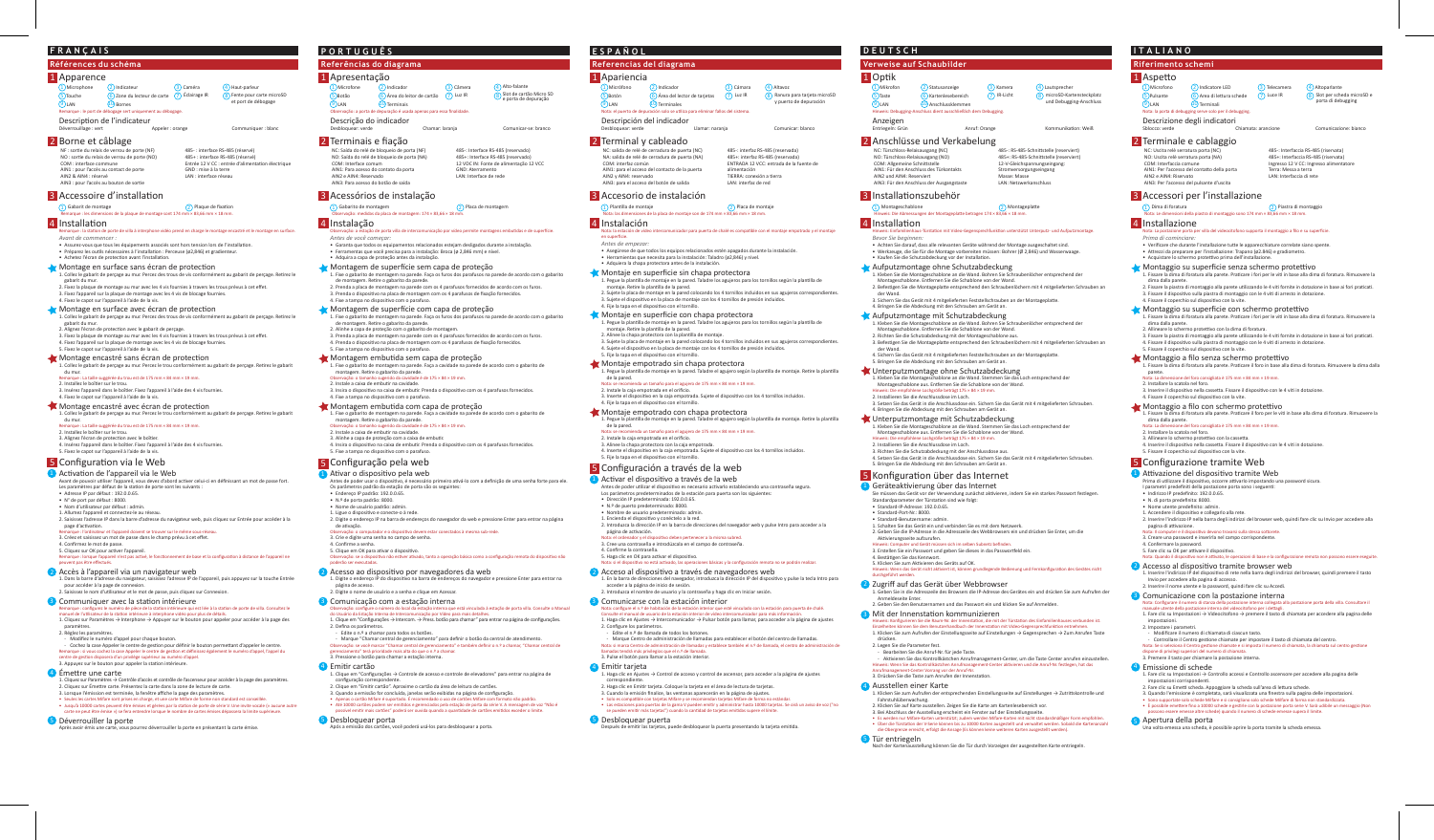### **Odkazy na schéma**

#### 1 Vzhled 2 Svorka a zapojení **Mikrofon**  $9)$ LAN 6) Oblast čtení karty (7 LAN (10) Svorky Reproduktor 8 Slot pro kartu Micro SD a ladicí port **5** Tlačítko Poznámka: Ladicí port se používá jen k ladění. Popis indikátoru<br><sub>Odemčeno: zelená</sub> Volání: oranžov

## **ČEŠTINA**

### Příslušenství pro instalaci 3

 $\boxed{1}$  Montážní šablona 2001)<br>Poznámka: Rozměry montážní desky jsou 174 mm × 83,66 mm × 18 mm.

### 4 Montáž

- Poznámka: Dveřní stanice Villa s modulem pro videokomunikaci umožňuje zapuštěnou i povrchovou montáž. *Dříve než začnete:*
- Ujistěte se, že veškerá příslušná zařízení jsou během instalace vypnutá
- Nástroje, které si musíte připravit na instalaci: Vrták (ø 2,846) a sklonoměr. Před instalací zakupte ochranný š�t.

### Povrchová montáž bez ochranného štítu

1. Připevněte montážní desku na stěnu. Vyvrtejte otvory podle montážní šablony. Sejměte šablonu ze stěny.<br>2. Zajistěte montážní desku na stěně 4 dodanými šrouby v příslušných otvorech na šrouby. 3. Připevněte zařízení na montážní desku 4 dodanými stavěcími šrouby. 4. Šroubem připevněte kryt na zařízení.

### Povrchová montáž s ochranným štítem

- Připevněte montážní desku na stěnu. Vyvrtejte otvory podle montážní šablony. Sejměte šablonu ze stěny.<br>-2. Zarovnejte ochranný štít s montážní šablonou.
- 3. Zajistěte montážní desku na stěně 4 dodanými šrouby v příslušných otvorech na šrouby. 4. Připevněte zařízení na montážní desku 4 dodanými stavěcími šrouby. 5. Šroubem připevněte kryt na zařízení.
- 
- Zapuštěná montáž bez ochranného štítu 1. Připevněte montážní desku na stěnu. Vyvrtejte otvor podle montážní šablony. Sejměte šablonu ze stěny. Poznámka: Navrhované rozměry otvoru jsou 175 mm × 84 mm × 19 mm.
- 2. Vložte do otvoru přístrojovou krabici. 3. Zasuňte do přístrojové krabice zařízení. Připevněte zařízení 4 dodanými šrouby. 4. Šroubem připevněte kryt na zařízení.

#### Zapuštěná montáž s ochranným štítem

- **3** Komunikace s vnitřní stanicí .<br>Poznámka: Nastavie připojena k dveřní stanici Villa. Podrobnosti najdete v návodu k
- použití vnitřní stanice s modulem pro videokomunikaci.<br>1. Klikněte na možnost Nastavení → Interkom → Volání stisknutím tlačítka. Otevře se stránka nastavení.
- 2. Nastavte parametry. - Upravte č. volání pro každé tlačítko.
- Zaškrtněte Centrum správy hovorů a nastavte centrum volání s�sknu�m tlačítka. Poznámka: Pokud zaškrtnete Centrum správy hovorů a nastavíte také č. volání, centrum správy volání bude mít vyšší

oprávnění než č. volání.<br>3. Stisknutím tlačítka můžete volat vnitřní stanici.

- 1. Připevněte montážní desku na stěnu. Vyvrtejte otvor podle montážní šablony. Sejměte šablonu ze stěny. Poznámka: Navrhované rozměry otvoru jsou 175 mm × 84 mm × 19 mm. 2. Vložte do otvoru přístrojovou krabici.
- 3. Zarovnejte ochranný štíť s přístrojovou krabicí
- 4. Zasuňte do přístrojové krabice zařízení. Připevněte zařízení 4 dodanými šrouby. 5. Šroubem připevněte kryt na zařízení.

### 5 Konfigurace po internetu

- <sup>1</sup> Aktivace zařízení po internetu
- ed použitím zařízení je musíte aktivovat nasta
- Výchozí parametry dveřní stanice jsou tyto: • Výchozí IP adresa: 192.0.0.65.
- 
- Výchozí č. portu: 8000. Výchozí uživatelské jméno: admin.
- 1. Zapněte zařízení a připojte zařízení k sí�.
- 2. Do adresního řádku webového prohlížeče zadejte IP adresu a kliknutím na Enter otevřete aktivační stránku.<br>Poznámka: Počítač a zařízení by měly být připojeny do stejné podsítě.
- 3. Vytvořte heslo a zadejte je do pole pro heslo.
- 4. Potvrďte heslo. 5. Pro aktivaci zařízení klikněte na tlačítko OK.
- a: Pokud zařízení není aktivováno, nelze provádět základní operace ani vzdálenou konfiguraci zařízení

#### 2) Přístup k zařízení z webových prohlížečů

- Akcesoria instalacyjne 3
- $\overline{1}$  Szablon montażowy 2 Płyta montażowa (2) Płyta montażowa<br>Uwaga: Płyta montażowa ma wymiary 174 mm × 83,66 mm × 18 mm.

# 4 Instalacja

1. Do adresního řádku prohlížeče zadejte IP adresu zařízení a s�skněte klávesu Enter. Otevře se stránka pro přihlášení.

### 2. Zadejte uživatelské jméno a heslo a klikněte na tlačítko Přihlásit.

- 1. Przymocuj szablon montażowy do ściany. Wywierć otwory na wkręty zgodnie z szablonem monta Usuń szablon ze ściany. 2. Przymocuj płytę montażową do ściany czterema dostarczonymi wkrętami, umieszczając je w odpowiednich
- otworach. 3. Przymocuj urządzenie do płyty montażowej czterema dostarczonymi śrubami ustalającymi.
- 4. Przymocuj pokrywę do urządzenia śrubą.
- Montaż natynkowy z osłoną
- 1. Przymocuj szablon montażowy do ściany. Wywierć otwory na wkręty zgodnie z szablonem mo Usuń szablon ze ściany. 2. Ustaw osłonę zgodnie z szablonem montażowym.
- 3. Przymocuj płytę montażową do ściany czterema dostarczonymi wkrętami, umieszczając je w odpowiednich
- otworach. 4. Przymocuj urządzenie do płyty montażowej czterema dostarczonymi śrubami ustalającymi. 5. Przymocuj pokrywę do urządzenia śrubą.

- Vydání karty 4
- 1. Klikněte na Nastavení → Řízení přístupu a ovládání výtahu a otevřete příslušnou stránku nastavení. 2. Klikněte na Vydat kartu. Vložte kartu do oblasti čtení karty.
- 
- 3. Po dokončení vydávání se otevře okno se stránkou nastavení.<br>◆ Podporována je jen karta Mífare a doporučuje se karta Mífare nestandardního tvaru.<br>◆ Dveřní stanice řady V mohou vydat a spravovat až 10000 karet. Pokud poč
- zaznít hlasová výzva (Nelze vydat další karty.).

#### 5 Odemknutí dveří

vydání karet můžete dveře odemknout předložením vydané karty.

- 1 Internetowa aktywacja urządzenia Przed użyciem urządzenia należy je aktywować, ustawiając silne hasło. Domyślne parametry panelu wejściowego są następujące: • Domyślny adres IP: 192.0.0.65.
- 
- Domyślny numer portu: 8000.
- Domyślna nazwa użytkownika: admin. 1. Włącz zasilanie urządzenia i połącz je z siecią.
- 2. Wprowadź adres IP na pasku adresu przeglądarki internetowej, a następnie naciśnij klawisz Enter, aby wyświetlić stronę aktywacji.
- <sub>2</sub>,..<br>powinny należeć do tej samej podsieci.
- 3. Utwórz hasło i wprowadź je w odpowiednim polu. 4. Potwierdź hasło.
- 5. Kliknij przycisk OK, aby aktywować urządzenie.
- Uwaga: Jeżeli urządzenie nie zostanie aktywowane, wykonywanie podstawowych operacji i zdalne konfigurowanie urządzenia nie będzie możliwe.
- 2 Dostęp do urządzenia przy użyciu przeglądarki internetowej 1. Wprowadź adres IP urządzenia na pasku adresu przeglądarki i naciśnij klawisz Enter, aby wyświetlić stronę logowania. 2. Wprowadź nazwę użytkownika i hasło, a następnie kliknij przycisk Zaloguj.

#### **3** Komunikacja z panelem wewnętrznym

Uwaga: Należy skonfigurować numer lokalu panelu wewnętrznego powiązanego z panelem wejściowym willi. Aby uzyskać<br>więcej informacji, skorzystaj z Podręcznika użytkownika panelu wewnętrznego wideodomofonu.<br>1. Kliknij Ustawie 2. Ustaw parametry.

NC: Reléový výstup zámku dveří (NC) NO: Reléový výstup zámku dveří (NO) COM: Konektor Common Interface AIN1: Pro přístup dveřního kontaktu AIN2 a AIN4: Vyhrazeno AIN3: Pro přístup tlačítka odchodu

- 1. Kliknij Ustawienia > Kontrola dostępu i sterowanie windą, aby wyświetlić odpowiednią stronę ustawień.
- 
- 2. Kliknij przycisk Wystaw kartę. Zbliż kartę do czytnika.<br>3. Po zakończeniu wystawiania na stronie ustawień zostaną wyświetlone okna podręczne.<br>• Obsługiwane są tylko karty Mifare. Zalecane są karty Mifare o niestandardow

### 5 Odblokowanie drzwi

485-: Rozhraní RS-485 (vyhrazeno) 485+: Rozhraní RS-485 (vyhrazeno) VSTUP 12 V: Vstup napájení ZEM: Uzemnění LAN: Síťové rozhraní

# **Opis diagramu**

#### 1 Elementy urządzenia 1) Mikrofon (2) Wskaźnik (3) Kamera (4

 $9$ IAN 6 Czytnik kart 7 LAN (10) Zaciski **5** Przycisk

# **POLSKI**

- Uwaga: Panel wejściowy z wideodomofonem jest przystosowany do montażu podtynkowego i natynkowego. *Zanim rozpoczniesz:*
- Upewnij się, że podczas instalacji zasilanie powiązanego wyposażenia jest wyłączone. • Przed instalacją przygotuj następujące narzędzia: wiertło (ø 2,846) i poziomica. • Zakup osłonę przed instalacją.

*Prije početka:* • Provjerite je li sva pripadajuća oprema isključena tijekom postavljanja.<br>• Alati koje trebate pripremiti za postavljanje: Bušilica (ø 2,846) i libela.<br>• Kupite štitnik prije postavljanja.

### $\triangle$ r Montaža na površini bez štitnika

1. Stavite montažni predložak na zid. Izbušite rupe za vijke prema montažnom predlošku. Uklonite predložak sa zida.<br>2. Osigurajte pričvrsnu ploču na zidu tako da postavite četiri isporučena vijka u izbušene rupe.

# 3. Osigurajte uređaj na pričvrsnoj ploči pomoću četiri isporučena vijka.<br>4. Pričvrstite poklopac na uređaj pomoću vijka.

 $\blacklozenge$  Montaža na površini sa štitnikom

. Stavite montažni predložak na zid. Izbušite rupe za vijke prema montažnom predlošku. Uklonite predložak sa zida 2. Poravnajte štitnik pomoću montažnog predloška.

3. Osigurajte pričvrsnu ploču na zidu tako da postavite četiri isporučena vijka u izbušene rupe. 4. Osigurajte uređaj na pričvrsnoj ploči pomoću četiri isporučena vijka.<br>5. Pričvrstite poklopac na uređaj pomoću vijka.

### $\bigcup$  Ugradbena montaža bez štitnika

### Montaż natynkowy bez osłony

2. Postavite razvodnu ku�ju u rupu. 3. Poravnajte štitnik s razvodnom kutijom.

#### Montaż podtynkowy bez osłony

2. Unesite IP adresu u adresnu traku web preglednika i kliknite Unesi da biste došli na stranicu za ak�vaciju. Napomena: Računalo i uređaj trebali bi pripadati istoj podmreži.<br>3. Stvorite i unesite lozinku u polje s lozinkom.

#### nena: Kada uređaj nije aktiviran, nije moguće izvoditi osnovne radnje i daljinsku konfiguraciju uređaja.

4. Potvrdite lozinku. 5. Kliknite OK da biste aktivirali uređaj.

2 Pristup uređaju putem web-preglednika 1. U traku za adresu u pregledniku unesite IP adresu uređaja i pri�snite �pku Unesi da biste došli na stranicu za

### prijavu. 2. Unesite korisničko ime i lozinku pa kliknite na Prijava. **3** Komunikacija s unutarnjom stanicom

m na vratima vile. Pogledajte Korisničk priručnik za video interfon unutarnje stanice za više pojedinosti.<br>1. Kliknite na Postavke → Interfon → pritisnite gumb Pozovi da biste došli do stranice s postavkama.

- 1. Przymocuj szablon montażowy do ściany. Wykonaj wnękę zgodnie z szablonem montażowym. Usuń szablon ze ściany. Uwaga: Zalecane wymiary wnęki: 175 mm × 84 mm × 19 mm.
- 2. Zainstaluj puszkę montażową we wnęce.
- 3. Umieść urządzenie w puszce montażowej. Przymocuj urządzenie czterema dostarczonymi śrubami. 4. Przymocuj pokrywę do urządzenia śrubą.
- Montaż podtynkowy z osłoną
- 1. Przymocuj szablon montażowy do ściany. Wykonaj wnękę zgodnie z szablonem montażowym. Usuń szablon ze ściany. Uwaga: Zalecane wymiary wnęki: 175 mm × 84 mm × 19 mm.
- 2. Zainstaluj puszkę montażową we wnęce.
- 3. Ustaw osłonę zgodnie z puszką montażową. 4. Umieść urządzenie w puszce montażowej. Przymocuj urządzenie czterema dostarczonymi śrubami. 5. Przymocuj pokrywę do urządzenia śrubą.

### 5 Konfiguracja internetowa

- Označite Centar za upravljanje pozivima da biste postavili gumb za pozivanje centra. Napomena: Ako označite Centar za upravljanje pozivima, a također postavite i br. za pozivanje, Centar za upravljanje<br>pozivima ima veći prioritet od br. za pozivanje.<br>3. Pritisnite gumb da biste nazvali unutarnju stanicu.

- *Pre nego što počnete:* • Vodite računa da sva relevantna oprema bude isključena prilikom postavljanja.
- Alat koji je potrebno da pripremite: Burgija (ø 2,846) i uglomer.<br>• Kupite štitnik pre postavljanja.
- 

### Površinsko postavljanje bez štitnika

- 2. Pričvrs�te noseću pločicu za zid pomoću dobijena 4 zavrtnja u skladu sa rupama za zavrtnje.
- 
- 3. Pričvrstite uređaj za noseću pločicu pomoću 4 dobijena zavrtnja.<br>4. Pričvrstite poklopac za uređaj pomoću zavrtnja.

#### Površinsko postavljanje sa štitnikom

#### – Edytuj numer połączenia dla każdego przycisku.

- Zaznacz pole wyboru Centrum zarządzania połączeniami, aby ustawić centrum połączeń dla przycisku. Uwaga: Po zaznaczeniu pola wyboru centrum zarządzania połączeniami i ustawieniu numeru połączenia centrum ma wyższy priorytet niż ten numer.
- 3. Naciśnij przycisk, aby ustanowić połączenie z panelem wewnętrznym.
- Podrazumevani parametri stanice vrata:
- Podrazumevana IP adresa: 192.0.0.65.
- Podrazumevani br. porta: 8000. • Podrazumevano korisničko ime: admin.
- 
- 1. Uključite uređaj i povežite ga na mrežu.<br>2. Unesite IP adresu u traku za adresu u veb-pregledaču, pa pritisnite Enter da biste otvorili stranicu za aktiviranje.
- Napomena: Računar i uređaj treba da budu na istoj podmre
- 3. Izaberite lozinku i unesite je u polje za lozinku.
- 4. Potvrdite lozinku.
- 5. Kliknite na OK da ak�virate uređaj. na: Kad uređaj nije aktiviran, njegov osnovi

### 2 Pristupanje uređaju putem veb-pregledača

Po wystawieniu kart można odblokować drzwi przy użyciu tych kart.

#### Wystawienie karty 4

### 2 Zaciski i okablowanie

COM: interfejs wspólny

NC: wyjście przekaźnika zamka drzwi (rozwierne) NO: wyjście przekaźnika zamka drzwi (zwierne) AIN1: dostęp do stykowego czujnika drzwiowego 485-: złącze RS-485 (zarezerwow 485+: złącze RS-485 (zarezerwowane) 12 VDC IN: wejście zasilacza GND: masa LAN: złącze sieciowe

AIN2 i AIN4: zarezerwowane AIN3: dostęp do przycisku wyjścia Głośnik

Promiennik

485-: Interfejs RS-485 (rezervisano 485+: Interfejs RS-485 (rezervisano) 12 VDC IN: Ulaz napajanja GND: Uzemljenje LAN: Mrežni interfejs

Poziv: Narandžasta Komunikacija: Bela

złącze do debugowania

Zvučnik Otvor za micro SD kartic t za otkrivanje grešak

### Uwaga: Złącze debugowania jest używane wyłącznie do debugowania.

Opis wskaźników<br><sub>Odblokowanie: zielony</sub> Połączenie: pomarańczowy

**Grafički prikazi HRVATSKI**

4 Postavljanje

### Dodaci za postavljanje 3

3. Beves�g de montageplaat aan de muur met de 4 meegeleverde schroeven in overeenstemming met de schroefgaten.<br>4. Bevestig het apparaat aan de montageplaat met behulp van de 4 meegeleverde stelschroeven.

5. Bevestig het deksel op het apparaat met behulp van de schroef Inbouwmontage zonder beschermend schild

Inbouwmontage met beschermend schild

1. Stavite montažni predložak na zid. Izbušite rupu prema montažnom predlošku. Uklonite predložak sa zida. Napomena: Preporučene dimenzije rupe su 175 mm × 84 mm × 19 mm.

3. Umetnite uređaj u razvodnu kutiju. Uređaj osigurajte pomoću četiri isporučena vijka.<br>4. Pričvrstite poklopac na uređaj pomoću vijka.

 $\bigcup$  Ugradbena montaža sa štitnikom

2. Postavite razvodnu ku�ju u rupu.

king: De computer en het apparaat moeten tot hetzelfde su 3. Maak een wachtwoord aan en voer deze in het wachtwoordveld in.

2 Toegang tot het apparaat via webbrowsers

3 Communiceren met binnenstation

een hogere prioriteit dan oproepnr.<br>3. Druk op de knop om het binnenstation te bellen.

4. Bevestig het wachtwoord 5. Klik op OK om het apparaat te ac�veren.

en uitgevoerd

1. Stavite montažni predložak na zid. Izbušite rupu prema montažnom predlošku. Uklonite predložak sa zida. Napomena: Preporučene dimenzije rupe su 175 mm × 84 mm × 19 mm.

4. Umetnite uređaj u razvodnu kutiju. Uređaj osigurajte pomoću četiri isporučena vijka.<br>5. Pričvrstite poklopac na uređaj pomoću vijka.

5 Konfiguracija preko mreže

**1** Aktivacija uređaja preko mreže

Pri prvoj aktivaciji uređaja potrebno je postaviti jaku lozinku prije nego ga počnete koristiti.<br>Zadani parametri stanice za vrata su sljedeći:

• Zadana IP adresa: 192.0.0.65. • Zadani br. porta: 8000. • Zadano korisničko ime: admin. 1. Uključite uređaj i povežite ga s mrežom.

2. Odredite parametre.

4 Izdavanje kartice

5<sup></sup> Otključavanje vrata

- Uredite br. poziva za svaki gumb.

1 Izgled

 $9$ LAN

5 Gumb

Kamera  $\frac{(4)}{(8)}$ Zvučnik<br>Infracrveno svjetlo  $\frac{(8)}{(8)}$  Utor za mikro SD karticu i port

1. Kliknite Postavke → Kontrola pristupa i upravljanje dizalom da biste došli do odgovarajuće stranice za

.<br>Iliknite Izdaj karticu. Predočite karticu na područje za očitavanje kartice.

3. Kada se izdavanje dovrši, pojavit će se prozor na stranici s postavkama.<br>• Podržane su samo kartice Mifare, a preporučuje se kartica Mifare koja nije standardnog oblika.<br>• Stanica za vrata V serije može izdati do 10000 oš kartica.) kada broj izdanih kartice premaši gornje ograničenje.

avanja kartice, moguće je otključati vrata tako da predočite tu karticu.

postavljanje.

### 2 Terminal i električne instalacije

NC: Izlaz releja za bravu (NC) NO: Izlaz releja za bravu (NO) COM: Zajedničko sučelje AIN1: Za pristup kontaktu za vrata AIN2 i AIN4: Rezervirano AIN3: Za pristup gumbu za izlaz

1 Montažni predložak 2 Pričvrsna ploča Napomena: Dimenzije montažne ploče su 174 mm × 83,66 mm × 18 mm.

Napomena: Stanica za vrata vile s video interfonom podržava ugradbeno montiranje i montiranje na površini.

485-: Sučelje RS-485 (rezervirano) 485+: Sučelje RS-485 (rezervirano) 12 VDC IN: Ulaz napajanja GND: Uzemljenje LAN: Mrežno sučelje



za ispravljanje pogrešaka

#### a ispravljanje pogrešaka koristi se iskl

tključavanje: zeleno **Poziv:** narančasto

Opis indikatora

LAN (10) Terminali

### **Reference dijagrama**

### 1 Izgled

 $\Box$  Mikrofon

 $\odot$ LAN 5)Dugme

LAN (10) Kleme

vanje grešaka koris

Opis indikatora<br><sub>Otključano: Zelena</sub>

## **SRPSKI**

Napomena: Stanica vrata video-interfona za vile podržava postavljanje u ravni sa zidom i površinsko postavljanje.

Prostor za očitavanje kartice  $\overline{(7)}$  IC svetl

1. Zalepite šablon za postavljanje na zid. Izbušite rupe za zavrtnje u skladu sa šablonom za postavljanje. Skinite šablon sa zida.

1. Zalepite šablon za postavljanje na zid. Izbušite rupe za zavrtnje u skladu sa šablonom za postavljanje. Skinite šablon sa zida.

- 
- 2. Poravnajte štitnik sa šablonom za postavljanje.<br>3. Pričvrstite noseću pločicu za zid pomoću dobijena 4 zavrtnja u skladu sa rupama za zavrtnje.
- 4. Pričvrstite uređaj za noseću pločicu pomoću 4 dobijena zavrtnja.

#### 5. Pričvrstite poklopac za uređaj pomoću zavrtnji Postavljanje u ravni sa zidom bez štitnika

1. Zalepite šablon za postavljanje na zid. Izbušite rupe u skladu sa šablonom za postavljanje. Skinite šablon sa zida. Napomena: Predloženi raspored rupa je 175 mm × 84 mm × 19 mm.

2. Postavite ku�ju u otvor.

3. Ubacite uređaj u ku�ju. Pričvrs�te uređaj pomoću 4 dobijena zavrtnja. 4. Pričvrs�te poklopac za uređaj pomoću zavrtnja.

### Postavljanje u ravni sa zidom sa štitnikom

1. Zalepite šablon za postavljanje na zid. Izbušite rupe u skladu sa šablonom za postavljanje. Skinite šablon sa zida. Napomena: Predloženi raspored rupa je 175 mm × 84 mm × 19 mm. 2. Postavite ku�ju u otvor.

- 
- 3. Poravnajte štitnik sa kutijom. 4. Ubacite uređaj u ku�ju. Pričvrs�te uređaj pomoću 4 dobijena zavrtnja.
- 5. Pričvrstite poklopac za uređaj pomoću zavrt

### 5 Konfigurisanje putem interneta

### <sup>1</sup> Aktiviranje uređaja putem interneta

Pre aktiviranja uređaja morate da konfigurišete jaku lozinku da biste uopšte mogli da ga koristite.

- 1. U traku za adresu u veb-pregledaču unesite IP adresu uređaja, pa pri�snite taster Enter da biste ušli na stranicu za prijavljivanje.
- 2. Unesite korisničko ime i lozinku i kliknite na Prijava.

#### 3 Komunikacija sa unutrašnjom stanicom

- nice povezane sa stanicom vrata vile. Detalje potražite u korisničkon pmena: Konfigurišite br. sobe unutrašnje sta<br>čniku za unutrašnju stanicu video-interfona.
- 1. Kliknite na Postavke → Interfon → pri�snite dugme za pozivanje da biste ušli na stranicu za podešavanja.
- 2. Podesite parametre. Izmenite br. poziva za svako dugme.
- Pitajte centar za pozive kako da podesite dugme za pozivanje centra.
- Napomena: Ako pitate centar za pozive, pa podesite i br. poziva, centar za pozive će imati veće dozvole od broja poziva.<br>3. Pritisnite dugme da biste pozvali unutrašnju stanicu.

### 4 Izdavanje kartice

5<sup></sup> Otključavanje vrata

1. Kliknite na Podešavanja → Kontrola pristupa i kontrola li�a da biste ušli na odgovarajuću stranicu podešavanja. 2. Kliknite na Izdavanje kar�ce. Prinesite kar�cu prostoru za očitavanje kar�ce.

u vratavanja karabanja karabanja karabanja kara<br>Uzon vrata možete da otključavate prinošenjem izdate kartice.

3. Po završetku izdavanja, na stranici podešavanja će se pojaviti prozori.<br>• Podržane su samo Mifare kartice, a preporučuju se Mifare kartice nestandardnog oblika.<br>• Stanica vrata serije V može da izda i održava najviše 10

se glasovno obaveštenje (Ne može se izda� još kar�ca.).

## 2 Klema i provodnici

NC: Izlaz za relej brave vrata (NC) NO: Izlaz za relej brave vrata (NO) COM: Zajednički interfejs AIN1: Za pristup kontaktu za vrata AIN2 i AIN4: Rezervisano AIN3: Za pristup tasteru Izlaz

3 Dodatni pribor za postavljanje

1) Šablon za postavljanje<br>Napomena: Dimenzije noseće pločice su 174 mm × 83.66 mm × 18 mm.

### 4 Montaža

**Schemaverwijzingen NEDERLANDS**

1) Microfoon (2) Pictogram

LAN (10) Aansluitingen

Kaartlezer

Opmerking: Video-intercom van deursta�on van villa ondersteunt inbouwmontage en opbouwmontage.

Bellen: Oranje

*Voordat u begint:*

1. Plak de montagesjabloon tegen de muur. Boor schroefgaten volgens de montagesjabloon. Verwijder de sjabloon van de muur. 2. Beves�g de montageplaat aan de muur met de 4 meegeleverde schroeven in overeenstemming met de

schroefgaten.

3. Beves�g het apparaat aan de montageplaat met behulp van de 4 meegeleverde stelschroeven.

1. Plak de montagesjabloon tegen de muur. Boor schroefgaten volgens de montagesjabloon. Verwijder de sjabloon van de muur.

1. Plak de montagesjabloon tegen de muur. Boor de gaten volgens de montagesjabloon. Verwijder de sjabloon

van de muur.

1. Plak de montagesjabloon tegen de muur. Boor de gaten volgens de montagesjabloon. Verwijder de sjabloon

2. Plaats de inbouwdoos in het gat.<br>3. Plaats het apparaat in de inbouwdoos. Bevestig het apparaat met de 4 meegeleverde schroeven.<br>4. Bevestig het deksel op het apparaat met behulp van de schroef.

4. Plaats het apparaat in de inbouwdoos. Bevestig het apparaat met de 4 meegeleverde schroeven.<br>5. Bevestig het deksel op het apparaat met behulp van de schroef.

U dient het apparaat voor gebruik eerst te activeren door er een sterk wachtwoord voor in te stellen.<br>Standaardparameters van het deurstation zijn als volgt:<br>• Standaard IP-adres: 192.0.0.65.

2. Voer het IP-adres in de adresbalk van de webbrowser in en druk op Enter om de activeringspagina te openen.

.<br>Ching: Als het apparaat niet is geactiveerd, kunnen de basisbediening en externe configuratie van het apparaat niet

van de muur. Opmerking: De aanbevolen afme�ngen van het gat is 175 mm × 84 mm × 19 mm.

ng: De aanbevolen afmetingen van het gat is 175 mm  $\times$  84 mm  $\times$  19 mm.

2. Lijn de beschermkap uit met de montagesjab

4 Installatie

2. Plaats de inbouwdoos in het gat. 3. Lijn de beschermkap uit met de inbouwdoos.

• Standaard poortnr.: 8000.

• Standaard gebruikersnaam: admin. 1. Zet het apparaat aan en verbindt het met het netwerk.

1. Voer in de adresbalk van de browser het IP-adres van het apparaat in en druk op Enter om de inlogpagina

nerking: Configureer het kamernr. van het binnenstation dat is gekoppeld aan het deurstation van de villa. Raadpleeg<br>ruikershandleiding van video-intercom binnenstation voor meer informatie

te openen.

5 Configuratie via het web **1** Apparaat activeren via het web

2. Voer de gebruikersnaam en het wachtwoord in en klik op Inloggen.

1 Uiterlijk

 $\odot$ LAN

5) Toets

Promiennik 8 Gniazdo karty microSD i podczerwieni złącze do debugowania

2. Stel de parameters in.

4 Pas uitgeven

5 Deur ontgrendelen

- Bewerk oproepnr. voor elke knop.

- Vink Beheerderscentrum bellen aan om de knop voor het callcenter in te stellen. Opmerking: Als u Beheerderscentrum bellen aanvinkt en tevens het oproepnr. instelt, hee� het beheerderscentrum bellen

1. I. Klik op Instellingen → Toegangscontrole en Liftcontrole om de bijbehorende instellingenpagina te openen.<br>L. Klik op Instellingen → Toegangscontrole en Liftcontrole om de bijbehorende instellingenpagina te openen.

2. Klik op Pas uitgeven. Houd de pas bij de kaartlezer.<br>3. Wanneer de uitgifte is voltooid, verschijnen de vensters op de instellingenpagina.<br>• Uitsluitend Mifare-pas wordt ondersteund en Mifare-pas met een niet-standaard

a het uitgeven van passen kunt u de deur ontgrendelen door de uitgegeven pas te presenterer

Gebruikershandleiding van video-intercom binnenstation voor meer informatie.<br>1. Klik op Instellingen → Intercom → Druk op de bel om de instellingenpagina te openen.

• Zorg ervoor dat alle bijbehorende apparatuur tijdens de installatie is uitgeschakeld. • Gereedschap dat u nodig hebt voor de installa�e: Boor (ø 2,846) en gradiënt. • Schaf vóór installa�e het beschermkapje aan. Opbouwmontage zonder beschermend schild

1) Montagemal<br>Opmerking: De afmetingen van de montageplaat zijn 174 mm × 83,66 mm × 18 mm.

4. Bevestig het deksel op het apparaat met behulp van de schroef Opbouwmontage met beschermend schild

NC: Uitgang deurslotrelais (NC) NO: Uitgang deurslotrelais (NO) COM: Gemeenschappelijke interface AIN1: Voor toegang tot deurcontact AIN2 & AIN4: Gereserveerd AIN3: Voor toegang tot verlaatknop

485-: RS-485-interface (gereserveerd) 485+: RS-485-interface (gereserveerd) 12 V DC IN: Voedingsingang GND: Aarding LAN: Netwerkinterface

Camera (4) Luidspreker<br>IR-verlichting (8) Micro-SD-kaartsleuf en

foutopsporingspoort

Opmerking: Foutopsporingspoort wordt alleen gebruikt voor foutopsporing.

3 Installatie-accessoire

Indicatorbeschrijving

2 Aansluitingen en bedrading